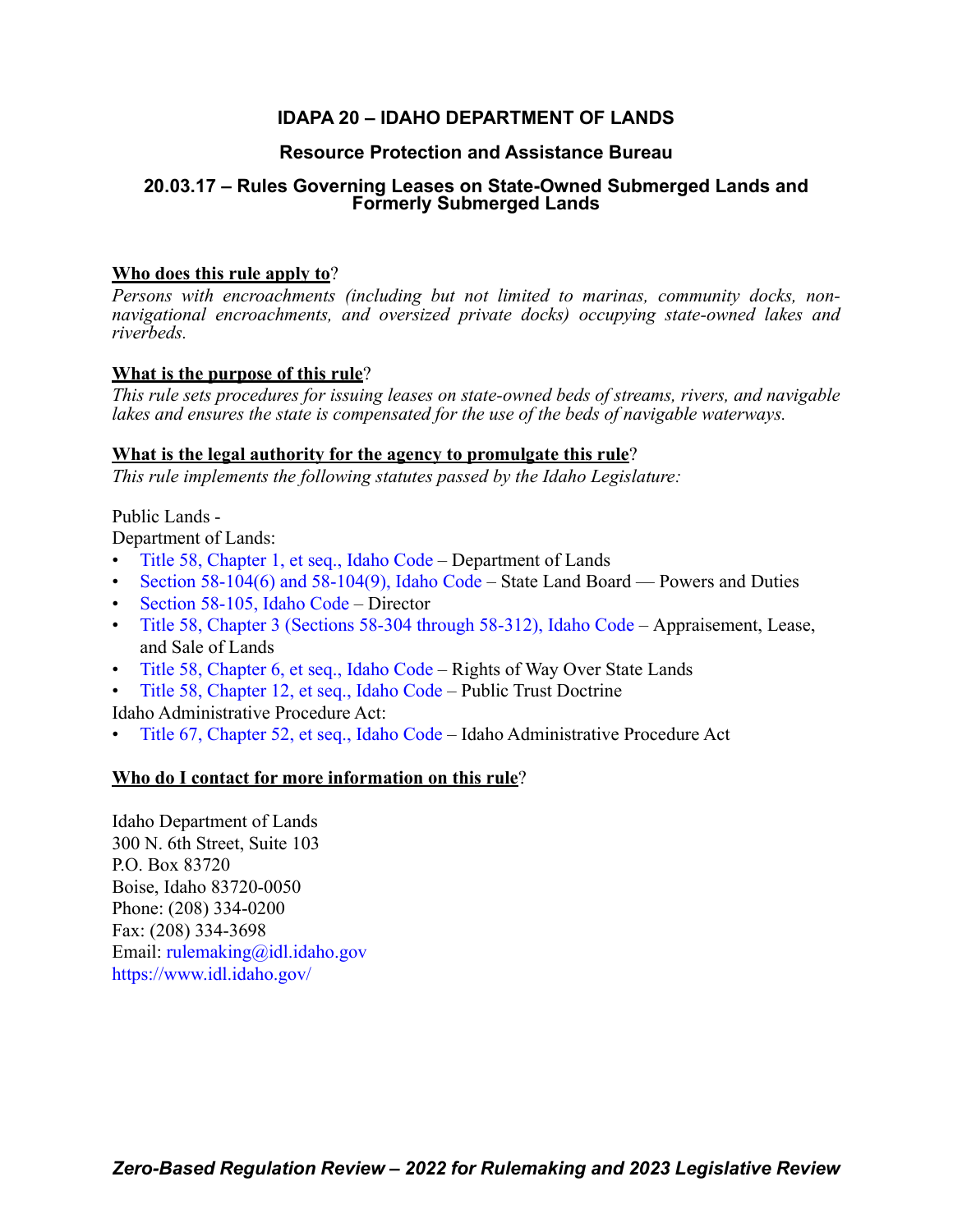# **Table of Contents**

| 20.03.17 - Rules Governing Leases on State-Owned Submerged<br><b>Lands and Formerly Submerged Lands</b> |  |
|---------------------------------------------------------------------------------------------------------|--|
|                                                                                                         |  |
|                                                                                                         |  |
|                                                                                                         |  |
|                                                                                                         |  |
|                                                                                                         |  |
|                                                                                                         |  |
|                                                                                                         |  |
|                                                                                                         |  |
|                                                                                                         |  |
|                                                                                                         |  |
|                                                                                                         |  |
|                                                                                                         |  |
|                                                                                                         |  |
|                                                                                                         |  |
|                                                                                                         |  |
|                                                                                                         |  |
|                                                                                                         |  |
|                                                                                                         |  |
|                                                                                                         |  |
|                                                                                                         |  |
|                                                                                                         |  |
|                                                                                                         |  |
|                                                                                                         |  |
|                                                                                                         |  |
|                                                                                                         |  |
|                                                                                                         |  |
|                                                                                                         |  |
|                                                                                                         |  |
|                                                                                                         |  |
|                                                                                                         |  |
|                                                                                                         |  |
|                                                                                                         |  |
|                                                                                                         |  |
|                                                                                                         |  |
|                                                                                                         |  |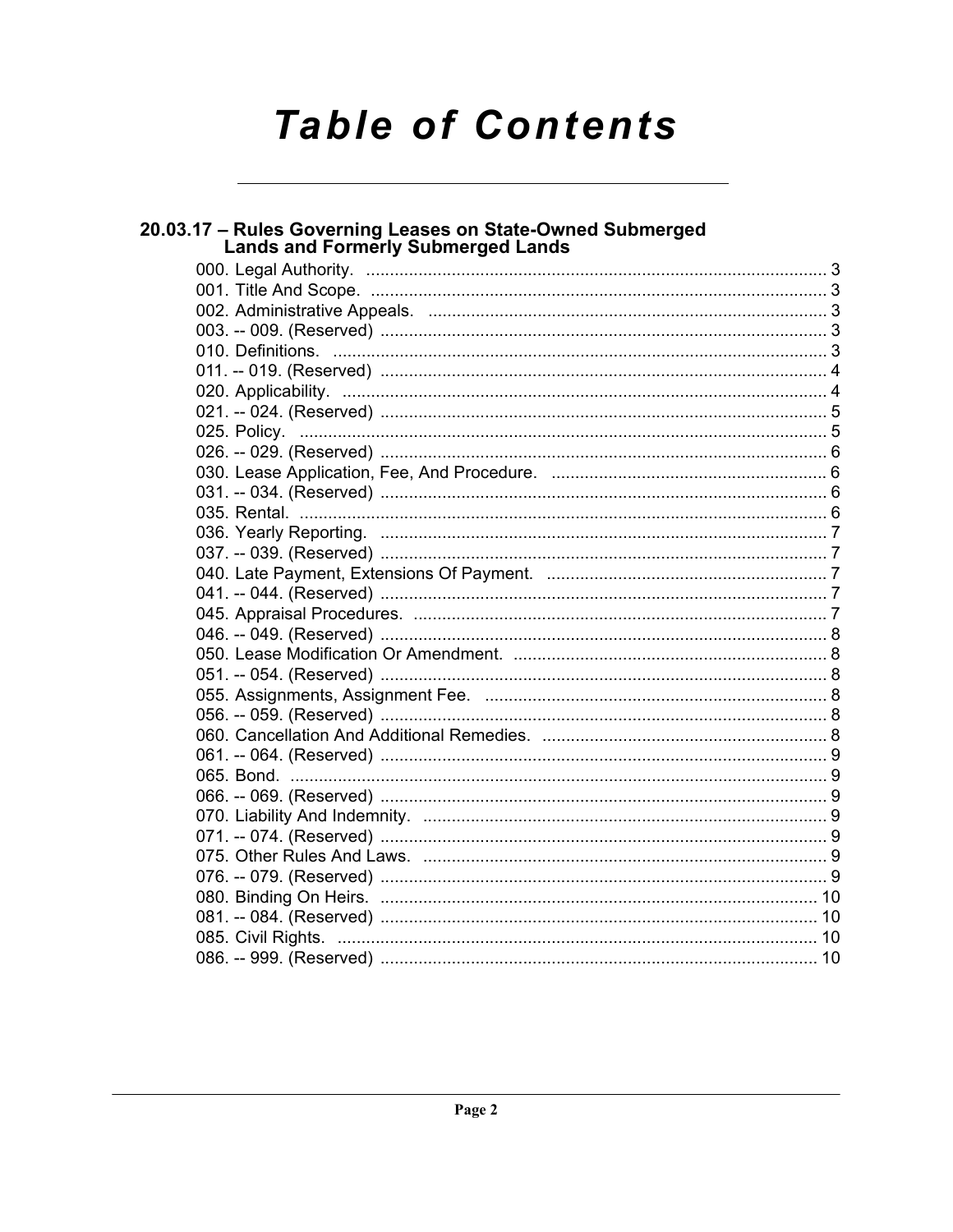## **20.03.17 – RULES GOVERNING LEASES ON STATE-OWNED SUBMERGED LANDS AND FORMERLY SUBMERGED LANDS**

# <span id="page-2-1"></span><span id="page-2-0"></span>**000. LEGAL AUTHORITY.**

This Chapter is adopted under the legal authorities of Title 58, Chapter 1, Idaho Code, Sections 58-104(6), 58-104(9), and 58-105; Title 58, Chapter 3, Idaho Code, Sections 58-304 through 58-312; Title 58, Chapter 6, Idaho Code; Title 58, Chapter 12; and Title 67, Chapter 52, Idaho Code. (3-18-22)

# <span id="page-2-2"></span>**001. TITLE AND SCOPE.**

**01. Title**. These rules are titled IDAPA 20.03.17, "Rules Governing Leases on State-Owned Submerged Lands and Formerly Submerged Lands." (3-18-22)

**02. Scope**. These rules govern the issuance of leases on state-owned submerged lands. (3-18-22)

**a.** These rules also apply to state-owned islands raised from submerged lands, or filled submerged lands, or other formerly submerged lands that are no longer covered by water at any time during an ordinary year.

(3-18-22)

**b.** While the State asserts the right to issue leases for all encroachments, navigational or nonnavigational, upon, in or above the beds or waters of navigable lakes and rivers, nothing in these rules may be construed to vest in the state of Idaho any property, right or claim of such right to any private lands lying above the natural or ordinary high water mark of any navigable lake or river. (3-18-22)

### <span id="page-2-3"></span>**002. ADMINISTRATIVE APPEALS.**

Any person aggrieved by any final decision or order of the Board is entitled to judicial review pursuant to the provisions of Title 67, Chapter 52, Idaho Code, and IDAPA 20.01.01, "Rules of Practice and Procedure Before the State Board of Land Commissioners." (3-18-22)

# <span id="page-2-4"></span>**003. -- 009. (RESERVED)**

# <span id="page-2-5"></span>**010. DEFINITIONS.**

**01. Artificial High Water Mark**. The high water elevation above the natural or ordinary high water mark resulting from construction of man-made dams or control works and impressing a new and higher vegetation  $\lim_{(3-18-22)}$ 

**02. Board**. The Idaho State Board of Land Commissioners or its designee. (3-18-22)

**03. Commercial Marina**. A commercial navigational encroachment whose primary purpose is to provide moorage for rental or for free to the general public. (3-18-22)

**04. Commercial Navigational Encroachment**. A navigational encroachment used for commercial purposes.  $(3-18-22)$ 

**05. Community Dock**. A structure that provides private moorage for more than two (2) adjacent littoral owners, or other littoral owners possessing a littoral common area with littoral rights including, but not limited to, homeowners' associations. No public access is required for a community dock. (3-18-22)

**06. Department**. The Idaho Department of Lands or its designee. (3-18-22)

**07. Director**. The director of the Idaho Department of Lands or his designee. (3-18-22)

**08. Dock Surface Area**. Includes docks, slips, piers, and ramps and is calculated in square feet. Dock surface area does not include pilings, submerged anchors, or undecked breakwaters. (3-18-22)

**09. Encroachments in Aid of Navigation**. Includes docks, piers, jet ski and boat lifts, buoys, pilings, breakwaters, boat ramps, channels or basins, and other facilities used to support water craft and moorage on, in, or above the beds or waters of a navigable lake, river or stream. The term "encroachments in aid of navigation" may be used interchangeably herein with the term "navigational encroachments." (3-18-22)

**10. Encroachments Not in Aid of Navigation**. Includes all other encroachments on, in, or above the beds or waters of a navigable lake, river or stream, including landfills, bridges, utility and power lines, or other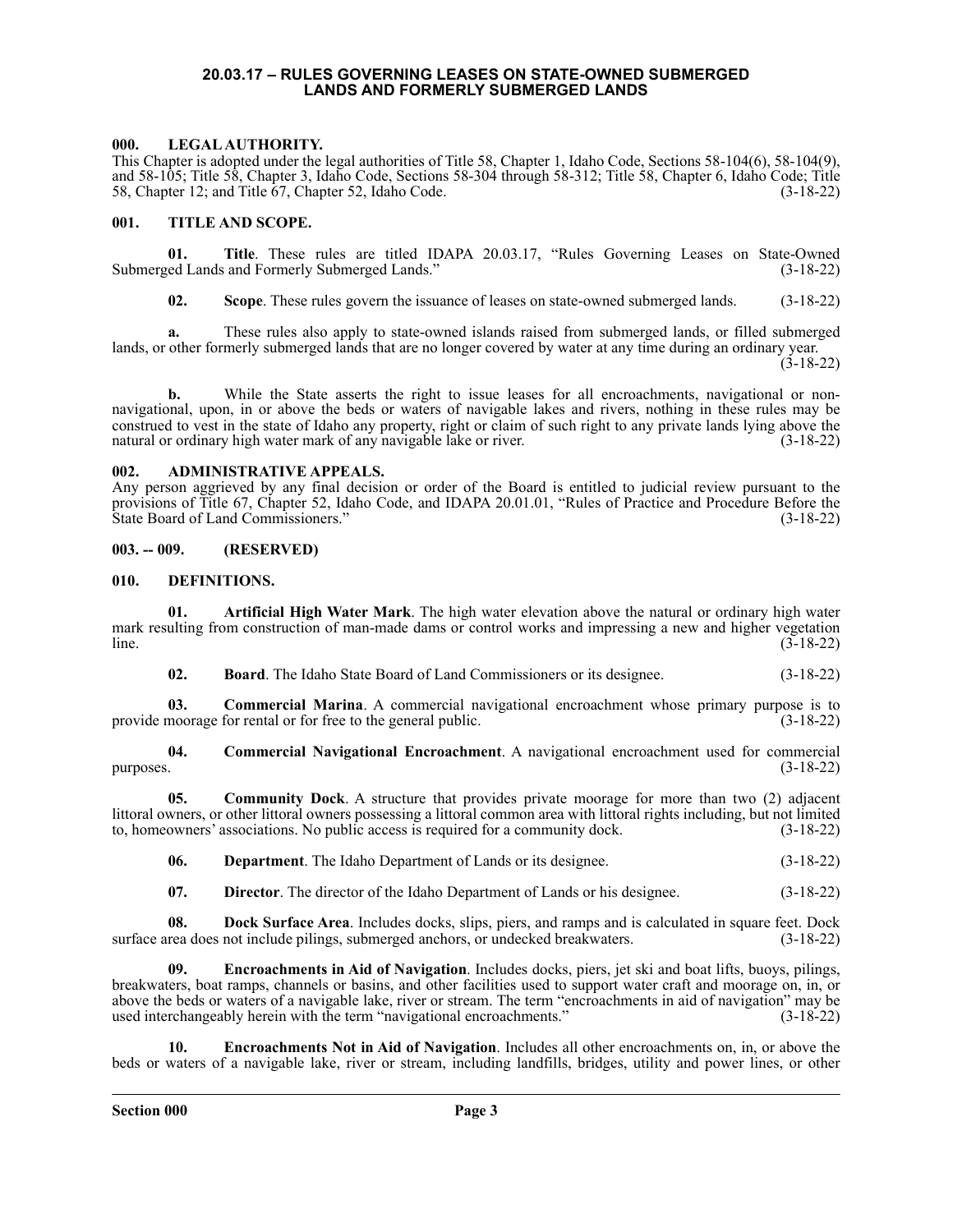structures not constructed primarily for use in aid of navigation. It also includes float homes and floating toys. The term "encroachments not in aid of navigation" may be used interchangeably herein with the term "non-navigational encroachments." (3-18-22)

**11. Formerly Submerged Lands**. The beds of navigable lakes, rivers, and streams that have either been filled or subsequently became uplands because of human activities including construction of dikes, berms, and seawalls. Also included are islands that have been created on submerged lands through natural processes or human activities since statehood, July 3, 1890. (3-18-22)

**Market Value**. The most probable price at a specified date, in cash, or on terms reasonably equivalent to cash, for which the property should bring in a competitive and open market under all conditions requisite to a fair sale, the buyer and seller each acting prudently and knowledgeably, and assuming the price is not affected by undue stimulus.

**13. Natural or Ordinary High Water Mark**. The line that the water impresses upon the soil by covering it for a sufficient period of time to deprive the soil of its vegetation and destroy its value for agricultural purposes. If, however, the soil, configuration of the surface, or vegetation has been altered by man's activity, the ordinary high water mark is located where it would have been if the alteration had not occurred. (3-18-22)

**14. Person**. A partnership, association, corporation, natural person, or entity qualified to do business in the state of Idaho and any federal, state, tribal, or municipal unit of government. (3-18-22)

**15. Riparian or Littoral Rights**. The rights of owners or lessees of land adjacent to navigable lakes, rivers or streams to maintain their adjacency to the lake, river, or stream and to make use of their rights as riparian or littoral owners or lessees in building or using aids to navigation but does not include any right to make any consumptive use of the waters.

**16. Single-Family Dock**. A structure providing noncommercial moorage that serves one (1) waterfront owner whose waterfront footage is no less than twenty-five  $(25)$  feet. (3-18-22)

**17. Submerged Lands**. The state-owned beds of navigable lakes, rivers, and streams below the natural or ordinary high water marks. (3-18-22)

**18. Two-Family Dock**. A structure providing noncommercial moorage that serves two (2) adjacent waterfront owners having a combined waterfront footage of no less than fifty  $(50)$  feet. Usually the structure is located on the common littoral property line. (3-18-22)

**19. Upland**. The land bordering on navigable lakes, rivers, and streams. (3-18-22)

# <span id="page-3-0"></span>**011. -- 019. (RESERVED)**

# <span id="page-3-1"></span>**020. APPLICABILITY.**

Leases are required for all encroachments on, in, or over state-owned submerged land except: (3-18-22)

**01. Single -Family or Two-Family Docks**. Single-family or two-family docks that were constructed on or before July 1, 1993, that occupy less than eleven hundred (1,100) square feet of dock surface area lakeward of the ordinary high water mark, and for which all required permits and approvals have been obtained. (3-18-22)

**02. Single-Family Docks**. Single-family docks that were constructed after July 1, 1993, that occupy less than seven hundred (700) square feet of dock surface area lakeward of the ordinary high water mark, and for which all required permits and approvals have been obtained. (3-18-22)

**03. Two-Family Docks**. Two-family docks that were constructed after July 1, 1993, that occupy less than eleven hundred  $(1,100)$  square feet of dock surface area lakeward of the ordinary high water mark, and for which all required permits and approvals have been obtained.  $(3-18-22)$ all required permits and approvals have been obtained.

**04. Encroachments Free to the Public**. Encroachments in aid of navigation for which the complete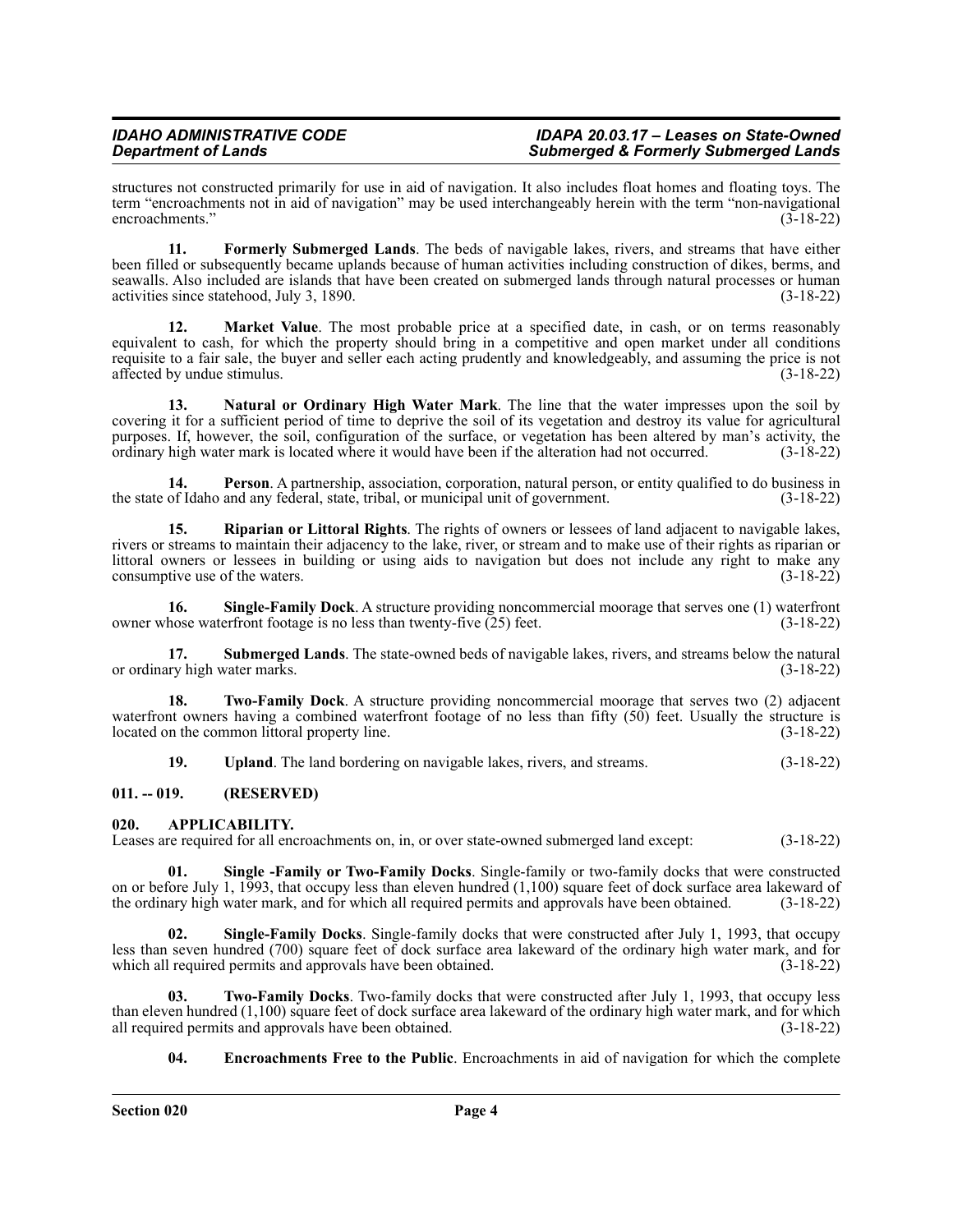use is offered free to the public. (3-18-22)

**05. Temporary Permits or Easements**. Uses or encroachments that are customarily authorized by temporary permits or easements, such as roads, railroads, overhead utility lines, submerged cables, and pipelines. Information on easements can be found in IDAPA 20.03.09, "Easements on State-Owned Submerged Lands and Formerly Submerged Lands." (3-18-22)

# <span id="page-4-0"></span>**021. -- 024. (RESERVED)**

# <span id="page-4-1"></span>**025. POLICY.**

**01. Policy of the State of Idaho**. It is the policy of the state of Idaho to regulate and control the use and disposition of lands in the beds of navigable lakes, rivers and streams to the natural or ordinary high water mark thereof, so as to provide for their commercial, navigational, recreational or other public use; provided that the Board will take no action in derogation of or seeking to interfere with the riparian or littoral rights of the owners of upland property abutting or adjoining such lands. (3-18-22)

**02. Director May Grant Leases**. The Director may grant leases for uses that are in the public interest and consistent with these rules. (3-18-22)

**03. Requests or Inquiries Regarding Navigability**. The State owns the beds of all lakes, rivers, and streams that were navigable in fact at statehood. The Department will respond to requests or inquiries as to which lakes, rivers, and streams are deemed navigable in fact. Additional information about streams deemed navigable by the State of Idaho is available from the Department. (3-18-22)

**04. Stream Channel Alteration Permit or Encroachment Permit**. Issuance of a lease is contingent upon the applicant obtaining a stream channel alteration permit if required by the Idaho Department of Water Resources, pursuant to Title 42, Chapter 38, Idaho Code, or an encroachment permit if required by the Department pursuant to the Lake Protection Act, Title 58, Chapter 13, Idaho Code, and compliance with local planning and zoning regulations if applicable. (3-18-22)

**05. Other Permits and Licenses**. Issuance of a lease does not relieve an applicant from acquiring other permits and licenses that are required by law. (3-18-22)

**Submerged Lands Lease Required Upon Notification**. All persons using submerged lands in a manner that requires a submerged land lease must obtain such a lease from the Director when notified to do so.

(3-18-22)

**07. Term of Lease, Renewal of Lease**. Leases are issued for a term of ten (10) years or as determined by the Board. Leases may be renewed for additional periods to be determined by the Department based upon satisfactory performance during the present term. Renewals will be processed with a minimum of procedural requirements and will not be denied except in the most unusual circumstances or noncompliance with the terms and conditions of the previous lease. Lease renewals are initiated by the Department. (3-18-22)

**08. Director's Authorization to Issue and Renew Leases**. The Director is authorized to issue and ases for the use of submerged lands in accordance with these rules. (3-18-22) renew leases for the use of submerged lands in accordance with these rules.

**Rights Granted**. The lease grants only such rights as are specified in the lease. The right to use the submerged or formerly submerged lands for all other purposes that do not interfere with the rights authorized in the lease remains with the state. (3-18-22) lease remains with the state.

**10. Rules Applicable to All Existing and Proposed Uses and Encroachments**. These rules apply to all existing and proposed uses and encroachments, whether or not authorized by permit under the Lake Protection Act, Title 58, Chapter 13, Idaho Code, or the Stream Channel Protection Act, Title 42, Chapter 38, Idaho Code. These rules provide that a lease may be required in addition to existing permits. See Section 020 of these rules for information about exceptions to lease requirements. (3-18-22) information about exceptions to lease requirements.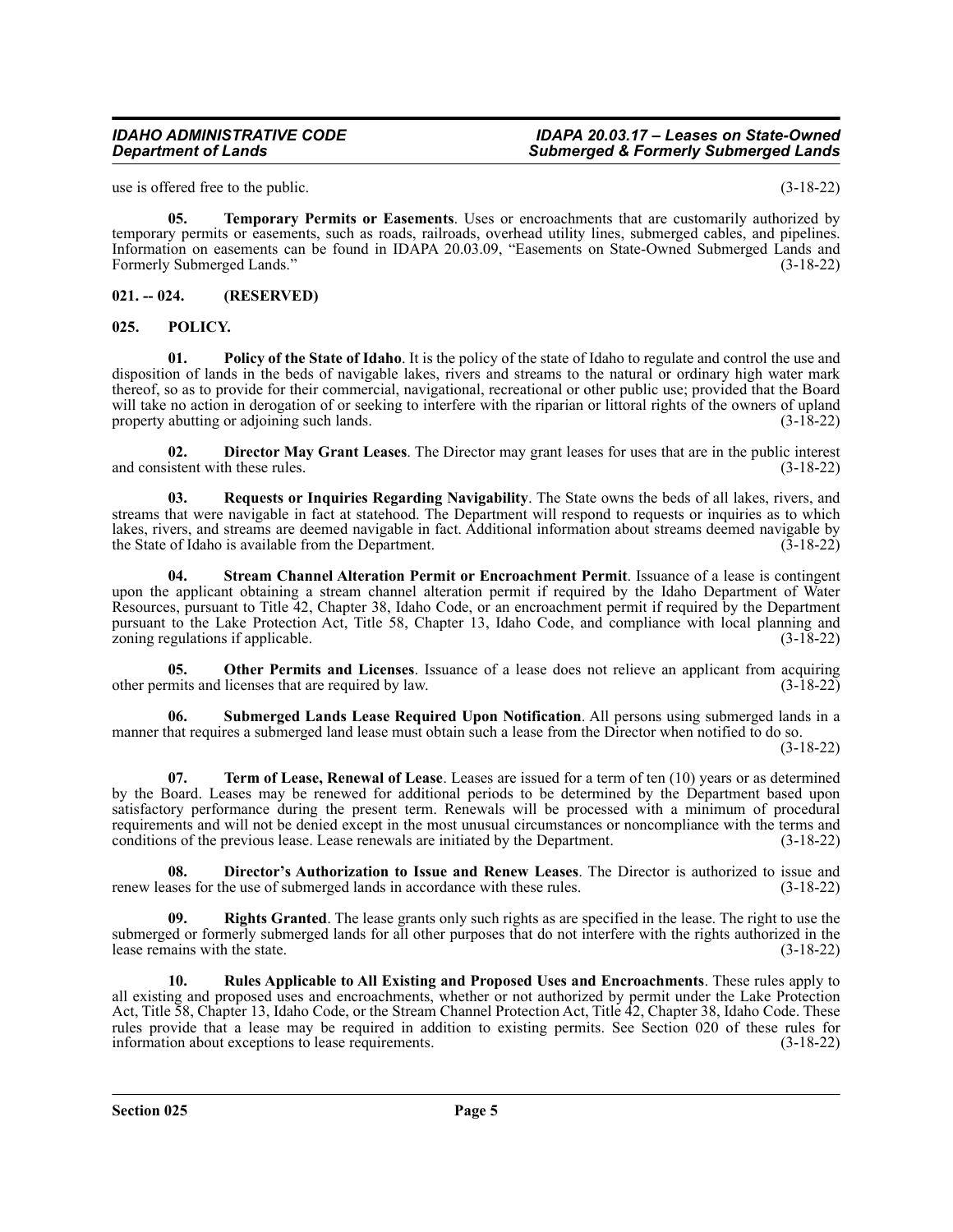**11. Waiver of Lease Requirements**. The Director may, in his discretion, waive lease requirements for single-family or two-family dock encroachments whose dock surface areas exceed square footages described in Subsections 020.01 through 020.03 of these rules when the additional dock surface area square footage is necessary to gain or maintain access to water of sufficient depth to sustain dock use for water craft customarily in use on that particular lake. (3-18-22)

|  | <b>Private Moorage at Commercial Marinas.</b> | $(3-18-22)$ |
|--|-----------------------------------------------|-------------|
|--|-----------------------------------------------|-------------|

**a.** This Subsection (025.12) does not apply to community docks. (3-18-22)

b. Private moorage at commercial marinas is allowed as long as the requirements of IDAPA 20.03.04, "Rules for the Regulation of Beds, Waters, and Airspace Over Navigable Lakes in the State of Idaho," Subsection  $015.03$  are met.

**c.** The sale, lease, or rental of private moorage is in no way an encumbrance on any underlying public trust land. All transactions related to private moorage are subject to the limitations of the associated submerged lands<br>(3-18-22) lease.  $(3-18-22)$ 

**d.** Acquisition of private moorage must be documented with a disclosure that the transaction does not ublic trust lands and only conveys the right to use the designated portion of the marina. (3-18-22) convey public trust lands and only conveys the right to use the designated portion of the marina.

**e.** The Department will make no policy regarding the cost of private moorage and the resolution of between the involved parties. (3-18-22) disputes between the involved parties.

# <span id="page-5-0"></span>**026. -- 029. (RESERVED)**

# <span id="page-5-1"></span>**030. LEASE APPLICATION, FEE, AND PROCEDURE.**

**01. Fee**. The lease application fee is one hundred fifty dollars (\$150). (3-18-22)

**02. Fee Is Required**. A lease application and nonrefundable fee is required for new and existing encroachments. A lease application fee is required for leases that are renewed upon expiration. (3-18-22)

**03. Application to Lease and Fee**. The lease application and fee must be submitted with the information from Subsections 030.03.a. through 030.03.c., in sufficient detail for the Department to determine an appropriate lease rate based on numbers of slips, square footage, or other permit information: (3-18-22)

**a.** A letter of request stating the purpose of the lease. (3-18-22)

**b.** A scale drawing of the proposed lease area with plans detailing all intended improvements, including reference to the nearest known property corner(s). An encroachment permit may satisfy this requirement.

(3-18-22)

**c.** The permit number of each existing applicable encroachment permit. (3-18-22)

**04. Submittal of Application to Lease and Fee**. The lease application and fee must be filed in the local office of the Department or the Director's office. (3-18-22)

**05.** Notification of Approval or Denial. The applicant will be notified in writing if the lease on is approved or denied. The applicant will also be notified of any additional requirements. (3-18-22) application is approved or denied. The applicant will also be notified of any additional requirements.

**06. Request for Reconsideration**. Any applicant aggrieved with the Director's determination of rent or denial of a lease application may request reconsideration by the Director. (3-18-22)

# <span id="page-5-2"></span>**031. -- 034. (RESERVED)**

# <span id="page-5-3"></span>**035. RENTAL.**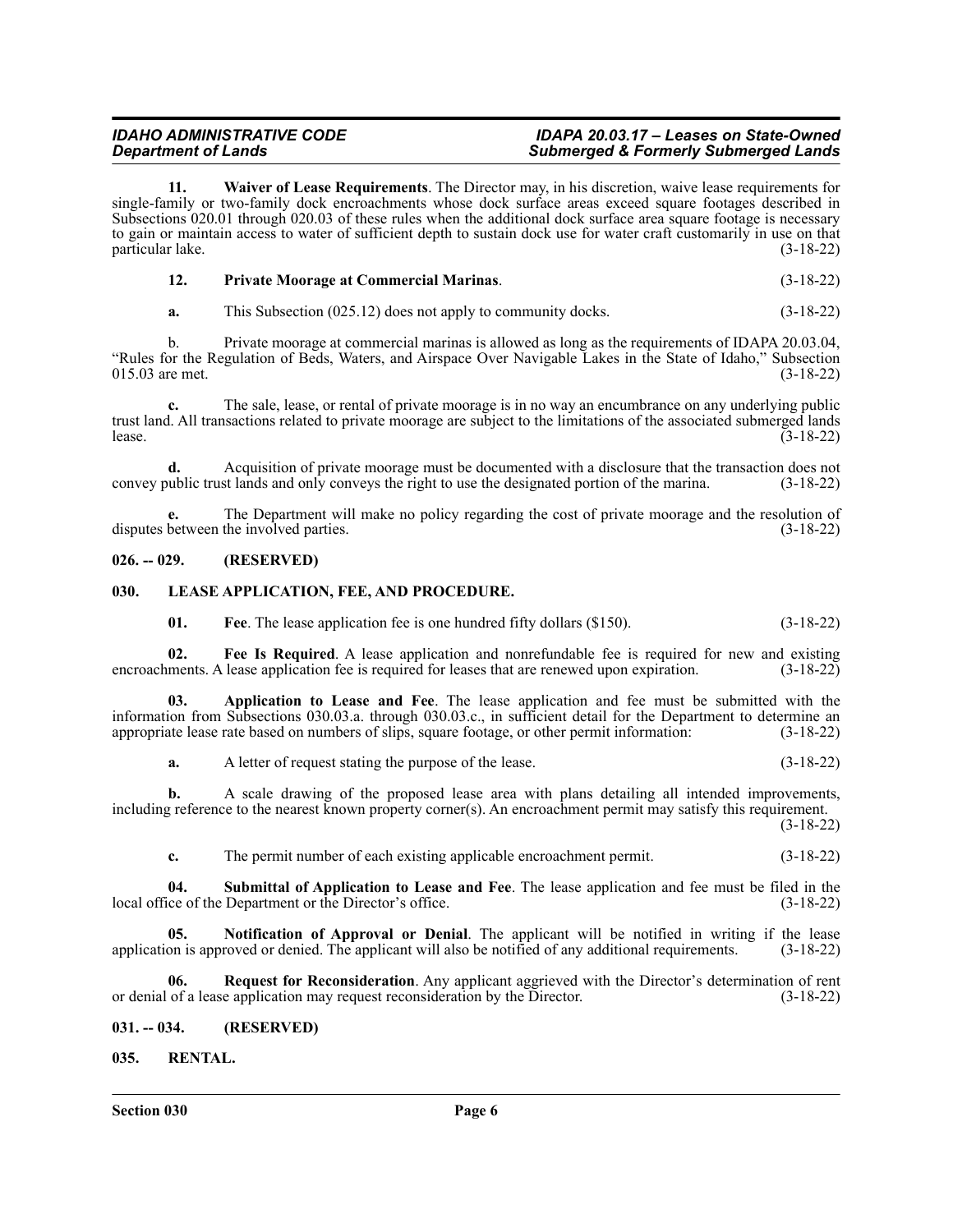The rental rate policy for submerged land leases is set by the Board. This policy is available on the Department website at http://www.idl.idaho.gov/.  $(3-18-22)$ website at [http://www.idl.idaho.gov/.](http://www.idl.idaho.gov/)

**01. Standardized Rental Rates**. The Board sets standard submerged land lease rental rates for common uses such as commercial marinas, community docks, floathomes, restaurants, and retail stores. Rental rates for commercial marinas and other uses that produce revenue for the lessee will commonly be calculated as a percentage of gross receipts, however, other methods may be used as determined appropriate by the Board. (3-18-22)

**02. Nonstandard Rental Rates**. The Board directs the Department to use a percentage of market value or gross receipts, or other methods determined appropriate by the Board, as the submerged lands lease rental rate for uses that are uncommon, especially for non-navigational encroachments. (3-18-22)

# <span id="page-6-0"></span>**036. YEARLY REPORTING.**

- **01. Annual Report**. Lessees must provide an annual report to the Department that includes: (3-18-22)
- **a.** A schedule of moorage rental rates, including moorage sizes and types. (3-18-22)
- **b.** The number and size of all public boat and float home moorages. (3-18-22)
- **c.** The number and size of all private boat and float home moorages. (3-18-22)
- **d.** Current proof of insurance that is required by the lease.  $(3-18-22)$
- **02. Failure to Report**. Failure to provide the annual report information is a violation of these rules. (3-18-22)

# <span id="page-6-1"></span>**037. -- 039. (RESERVED)**

# <span id="page-6-2"></span>**040. LATE PAYMENT, EXTENSIONS OF PAYMENT.**

**01. Penalty for Late Payment of Rent**. Rent not paid by the due date is considered late. A penalty, calculated from the day after which payment was due, will be added to the rent. The penalty will be determined by the Board for the first month or any portion thereof and one percent (1%) of the rent due, including penalty, per month thereafter. (3-18-22) thereafter.  $(3-18-22)$ 

**02. Extension in Time for Payment of Rent**. An extension in time in which to submit payment of rent may be granted for commercial submerged lands leases only. Such extensions may not exceed two (2) successive years, as required by Title 58, Chapter 3, Idaho Code, Section 58-305. (3-18-22)

**03. Request for Extension in Time for Payment of Rent**. Lessees must request extensions on forms supplied by the lessor and pay an extension fee to be determined by the Board. The lessee must also provide a statement from his banker or accountant verifying that money is not available for the payment of rent. (3-18-22)

**04. Interest Rate for Extension in Time for Payment of Rent**. If an extension is granted, rent plus interest at a rate established by the Board will be due no later than October 1 of the rent year. Specifically, interest will be the average monthly rate for conventional mortgages as quoted in the Federal Reserve Statistical Report; the rate to be rounded downward to the nearest one quarter percent (1/4%) on the tenth of each month following the release of data. (3-18-22)

# <span id="page-6-3"></span>**041. -- 044. (RESERVED)**

# <span id="page-6-4"></span>**045. APPRAISAL PROCEDURES.**

Appraisals may be used to determine the market value of adjacent uplands for calculating submerged lease rental  $r = (3-18-22)$ 

**01. Appraisal**. An appraisal will either be performed by qualified Department staff or an independent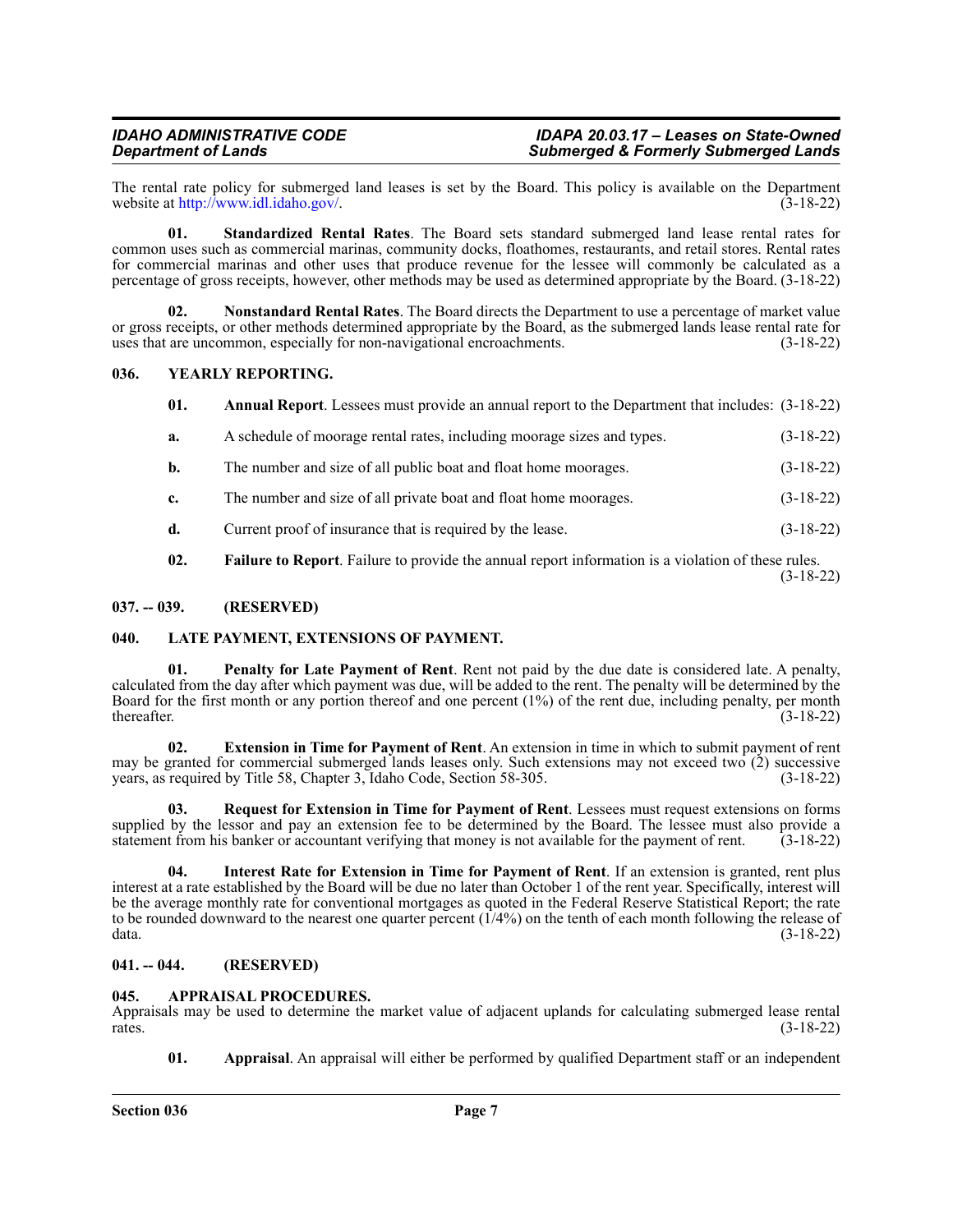contract appraisal. Any appraisal must be under the control of the Department. (3-18-22)

**02. Cost of Appraisal**. The appraisal costs are the actual cost for Department personnel plus transportation, including per diem and administrative overhead, or the bid amount for the contract appraiser. An itemized statement of these costs will be provided to the applicant. The cost of the appraisal is in addition to those costs outlined in Section 035 of these rules and is billed separately from the application fee and rent. (3-18-22)

# <span id="page-7-0"></span>**046. -- 049. (RESERVED)**

# <span id="page-7-1"></span>**050. LEASE MODIFICATION OR AMENDMENT.**

**01. Encroachment Amendment**. A lease modification or amendment must first be permitted through dment to the lake encroachment permit or stream alteration permit, if needed. (3-18-22) an amendment to the lake encroachment permit or stream alteration permit, if needed.

**02. Modification of Existing Lease**. Modification or amendment of an existing lease will be processed in the same manner as a new lease application, but no fee will be required. Modification or amendment includes change of use, location, size or scope of the lease site, but does not include ordinary maintenance, repair or replacement of existing structures or facilities. (3-18-22)

**03. Modification of Interior Facilities**. If the proposed changes to a facility do not require a new encroachment permit, a lease modification may still be needed as described in Subsection 050.02 of these rules. The lessee must give written notice to the Department at least ten (10) days in advance of making such changes. The Department will determine if a lease modification is needed due to the proposed changes. When requested, the lessee must also furnish one (1) set of as-built plans to the Department within thirty (30) days following completion of changes.  $(3-18-22)$ 

# <span id="page-7-2"></span>**051. -- 054. (RESERVED)**

# <span id="page-7-3"></span>**055. ASSIGNMENTS, ASSIGNMENT FEE.**

**01. Assignment of Lease**. Leases may be assigned upon approval of the Director provided that the lease conforms with Subsection 025.02 and all other provisions of these rules. The assignor and assignee must complete the Department's standard assignment form and forward it to any Department office. (3-18-22)

**02.** Assignment Fee. The assignment fee is one hundred fifty dollars (\$150). (3-18-22)

**03. Permit Assignment**. The encroachment permit/stream alteration permit pertinent to a lease must be assigned to a purchaser simultaneously with a lease assignment. A lease assignment will not be approved unless the permit is assigned.  $(3-18-22)$ 

**04. Approval Required for Assignment**. An assignment is not valid until it has been approved by the Director.  $(3-18-22)$ 

<span id="page-7-4"></span>**056. -- 059. (RESERVED)**

# <span id="page-7-5"></span>**060. CANCELLATION AND ADDITIONAL REMEDIES.**

**01. Cancellation of Lease for Violation of Terms**. Any violation of the terms of the lease by the lessee, including non-payment of rent or any violation by lessee of any rule now in force or hereafter adopted by the Board may subject the lease to cancellation. The lessee will be provided written notification of any violation. The letter will specify the violation, corrective action necessary, and specify a reasonable time to make the correction. If the corrective action is not taken within the specified reasonable period of time, the Department will notify the lessee of cancellation of the lease; provided, however, that the notice is provided to lessee no later than thirty (30) days prior to the effective date of such cancellation. (3-18-22)

**02. Reinstatement of Lease**. A lease may be reinstated within ninety (90) days after cancellation for non-payment by paying the rental, plus interest, and a reinstatement fee to be determined by the Board. (3-18-22)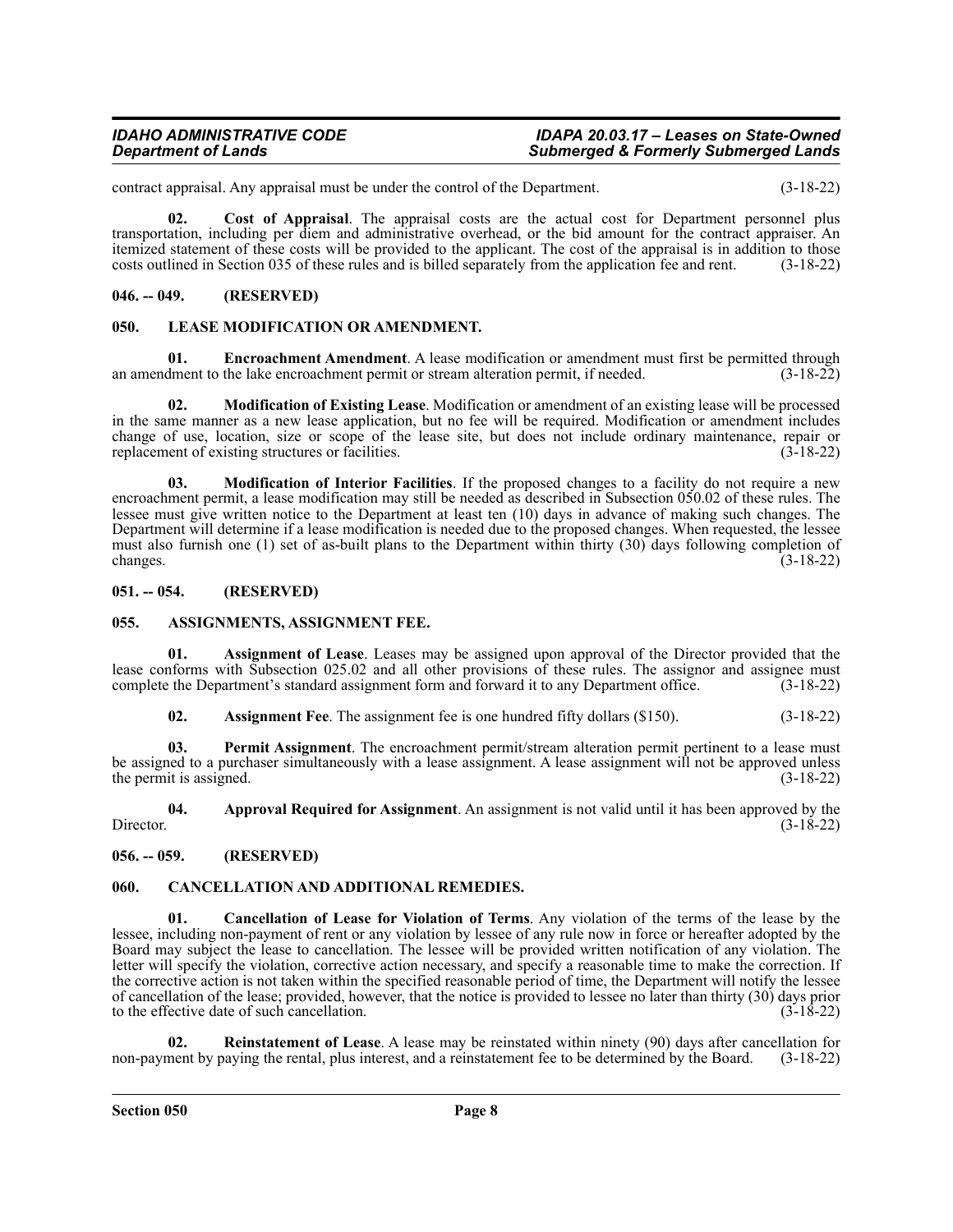**03. Cancellation of Lease for Use Other Than Intended Purpose**. A lease not used for the purpose for which it was granted may be canceled. The Department will notify the lessee in writing of any proposed cancellation. The lessee has thirty (30) days to reply in writing to the Department to show cause why the lease should not be canceled. Within sixty (60) days, the Department will notify the lessee in writing as to the Department's decision concerning cancellation. The lessee has thirty (30) days to appeal an adverse decision to the Director.

(3-18-22)

**04. Removal of Improvements Upon Cancellation**. Upon cancellation, the Director will provide the lessee with a specific amount of time, not to exceed six (6) months from the date of final notice, to remove any facilities and improvements. Failure to remove any facilities or structures within such time period established by the Director will be deemed a trespass on submerged or formerly submerged lands. (3-18-22)

**05. Additional Remedies Available**. In addition to termination of the lease for the material default of the lessee, the lease may provide for other remedies to non-monetary breach of the lease including, but not limited to: (3-18-22)

**a.** Civil penalties as determined by the Board and to be collected as additional rent; (3-18-22)

**b.** The reasonable costs of remedial action undertaken by the Department as a result of the lessee's failure to perform a requirement of the lease. These costs will be collected as additional rent; and (3-18-22)

**c.** Such other remedies as the Board deems appropriate. (3-18-22)

# <span id="page-8-0"></span>**061. -- 064. (RESERVED)**

# <span id="page-8-1"></span>**065. BOND.**

**01. Bond Requirement Determined by Director**. Bonds may be required for commercial navigational, community dock, and nonnavigational leases. The need for bond will be at the discretion of the Director who will consider the potential for abandonment of the facility, harm to state-owned submerged land and water resources, the personal and real property of adjacent upland owners and the personal and real property owned by the encroachment owner that is appurtenant to and supportive of the encroachment.  $(3-18-22)$ 

**02.** Performance Bond. In the event a bond is necessary, the lessee must submit a performance bond in favor of the state of Idaho and in a format acceptable to the Director before a lease is issued. Acceptable bonds include surety, collateral, and letters of credit. The amount of bond is the estimated cost of restoration as established by the Director in consultation with the lease applicant on a case by case basis. To determine restoration costs, the Director may consider the potential for damage to land, to improvements, and the cost of structure removal.

(3-18-22)

# <span id="page-8-2"></span>**066. -- 069. (RESERVED)**

# <span id="page-8-3"></span>**070. LIABILITY AND INDEMNITY.**

A lessee will indemnify and hold harmless the lessors, its departments, agencies and employees for any and all claims, actions, damages, costs, and expenses that may arise by reason of lessee's occupation of the leased premises, or the occupation of the leased premises by any of the lessee's agents, or by any person occupying the same with the lessee's permission. (3-18-22)

# <span id="page-8-4"></span>**071. -- 074. (RESERVED)**

# <span id="page-8-5"></span>**075. OTHER RULES AND LAWS.**

The lessee will comply with all applicable state, federal, and local rules and laws insofar as they affect the use of the lands described in the lease. (3-18-22)

<span id="page-8-6"></span>**076. -- 079. (RESERVED)**